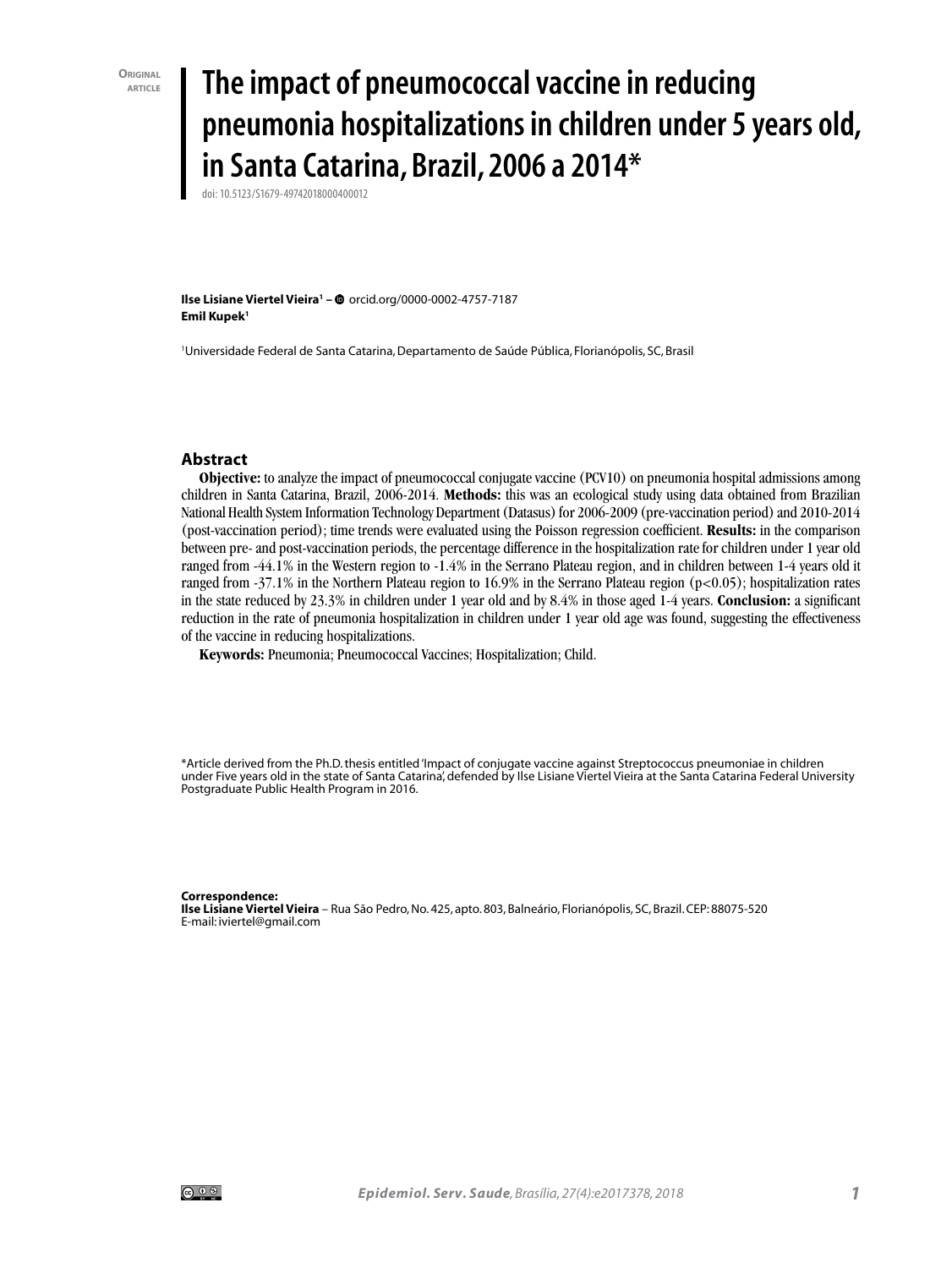# **Introduction**

Pneumonia and diarrhea are the leading causes of death among children under 5 years old in low income countries globally.<sup>1</sup> These deaths could be avoided through prevention measures, such as vaccination, and adequate patient management by family members and health professionals.2

According to the World Health Organization, in 2015 the main cause of death among Brazilian children aged between 1 and 59 months was pneumonia (17.6%), followed by accidents  $(12.6%)$  and diarrhea  $(5.5%)$ .<sup>3</sup> Globally, some 156 million new episodes of pediatric pneumonia were recorded in 2000, with more than 95% occurring in middle income countries. Of the total pneumonia cases in these countries, 8.7% to  $10.0\%$  are severe and require hospitalization,<sup>1,4</sup> while 90.0% (confidence interval: 87%-93%) are cared for in outpatient services.<sup>5</sup>

In the far south of Brazil, respiratory diseases, including pneumonia, lead to children under 5 years old being hospitalized, especially in winter months.<sup>6</sup> Low temperatures, as well as other factors such as malnutrition, low birth weight, non-exclusive breastfeeding in the first four months of life and high family density (seven or more people living in the same household), contribute to increased occurrence of pneumonia in some subtropical regions.7

*The introduction of 10-valent pneumococcal vaccine (PCV10) is yet another important strategy for reducing cases of pneumonia, acute otitis media and invasive pneumococcal disease (IPD) caused by Streptococcus pneumoniae serotypes contained in the vaccine.*

Studies of these cases have found a reduction in the number of respiratory disease cases and hospitalizations,<sup>2</sup> whereby the introduction of 10-valent pneumococcal vaccine (PCV10) is yet another important strategy for reducing cases of pneumonia, acute otitis media and invasive pneumococcal disease (IPD) caused by Streptococcus pneumoniae serotypes contained in the vaccine.<sup>8</sup>

PCV10 was included on the vaccine calendar and, with effect from March 2010, has been extended to all children under 2 years old. Initially the immunization schedule was comprised of two doses plus a booster dose, but was altered in 2016 to two doses at 2 and 4 months old, plus a booster dose, as well as extending the age group to children up to 4 years old.8 Vaccination has been found to be effective in reducing pneumococcal disease in countries such as Chile,<sup>9</sup> Peru,<sup>10</sup> Uruguay<sup>11</sup> and Mexico;<sup>12</sup> however effectiveness depends on the occurrence of the disease and circulating Streptococcus pneumoniae serotypes.

Changes in the behavior of the disease over time and alteration in circulating serotypes, as well as the existence of other vaccines such as PCV13, which is already being used in Uruguay<sup>11</sup> and Mexico, $13,14$ demonstrate the importance of circulating serotypes, as well as the importance of in-depth assessments of the distribution of pneumococcal diseases, including pneumonia.15

PCV10 can be seen as one of the important factors in reducing pneumonia hospitalization rates in children under 1 year old in the state of Santa Catarina, given that pneumonia caused by Streptococcus pneumoniae is one of the leading causes of morbidity<sup>6</sup> and mortality among children in Southern Brazil. Data from an ecological study of pneumonia hospitalizations in children and adolescents living in the neighboring state of Paraná in relation to the period 2000-2011 describe the occurrence of 2,295,780 hospitalizations of children and adolescents, 59,028 (2.57%) of which were due to bacterial pneumonia.16

In view of the need to integrate different aspects related to measuring the impact of introducing a vaccine in a specific region, the objective of this article is to describe the impact of PCV10 on pneumonia hospitalizations of children under 5 years old in the state of Santa Catarina, Brazil, between 2006 and 2014.

### **Methods**

This study had an ecological observational design, using secondary annual data enabling evaluation over time, i.e. before and after PCV10 implantation.

With regard to the period evaluated, namely 2006-2014, we selected the 4 years prior to PCV10 implantation, the year of its implantation and the 4 following years, exclusively in relation to the state of Santa Catarina.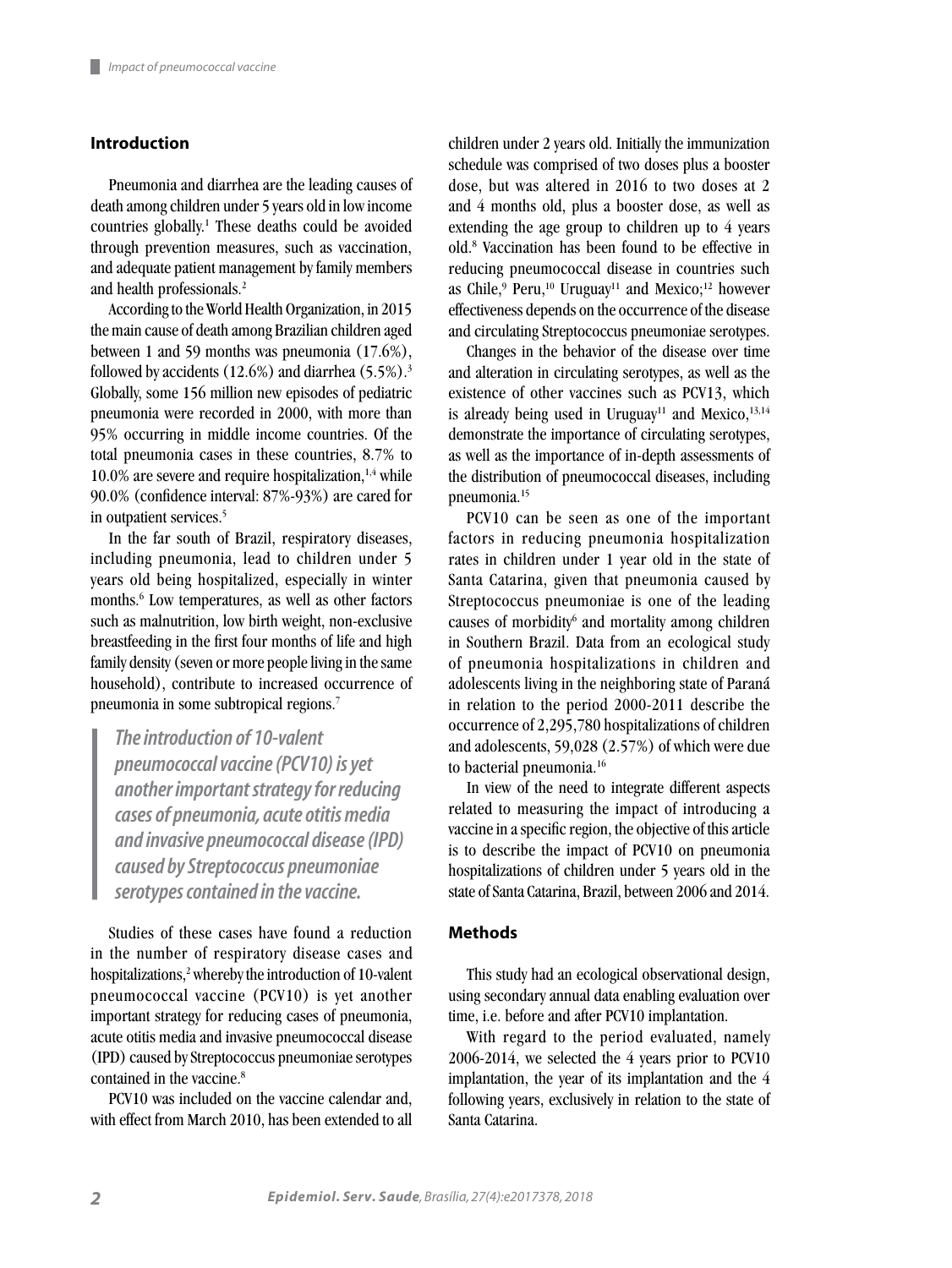Data on live births (Live Births Information System - Sinasc), population aged 1 to 4 years old (Brazilian Institute of Geography and Statistics - IBGE), pneumonia hospitalizations (Hospital Information System of the Brazilian National Health System - SIH/ SUS) and number of vaccine doses administered (National Immunization Program Information System [SI-PNI]) we selected from Ministry of Health information systems, provided by the Brazilian National Health System Information Technology Department (Datasus)17 and confirmed by the State of Santa Catarina Health Surveillance Directorate database. In turn, the source of data on the number of beds available for hospitalization was the National Registry of Health Establishments (CNES) regarding active beds in the month of July for each year covered by the study. This data was also provided by Datasus.17

All of Santa Catarina's 295 municipalities were grouped together according to the regions of the state in which they are located. However, as two of the state's municipalities were emancipated in 2006 and 2010, in order to enable adequate evaluation of each region, all the information for both of these municipalities was added to the municipalities from which they originated, thus totaling 293 municipalities analyzed.

We identified records of pneumonia hospitalizations of children aged under 5 years old and also PCV10 coverage of children aged under 1 year old, the length of time of pneumonia hospitalization per number of inpatient days, the number of beds available for hospitalization, access to primary health care and the human development index (HDI) (Figure 1). Data on estimated coverage of resident population by primary care teams were provided by the State of Santa Catarina Health Surveillance Directorate, based on the 'estimated population coverage by primary care teams' indicator, calculated by taking the number of Family Health teams x 3000 x 100, divided by the population in the same place and at the same time, as recommended by the National Primary Care Policy (Health Ministry Ordinance GM/MS No. 2488, dated October 21<sup>st</sup> 2011); HDI, a concise measurement of the long-term progress of municipalities with regard to three basic dimensions – income, education and health –, was retrieved from material provided by the Brazilian office of the United Nations Development Program (UNDP).

Hospital morbidity, i.e. total SUS hospitalizations due to pneumonia, by municipality of residence, meets the criteria of the International Statistical Classification of Diseases and Health-Related Problems  $-10<sup>th</sup>$  Revision (ICD-10) and takes hospitalization as a recording unit. As such, the same child may have been hospitalized one or more times in a year.<sup>17</sup>

Vaccination coverage is defined by the National Immunization Program (PNI) as the percentage of the target population covered by a complete immunization schedule<sup>17</sup> (total number of  $3<sup>rd</sup>$  PCV10 doses administered in the year x 100/population aged under 1 year old). PCV10 vaccination coverage for children aged under 1 year old, from 2010 to 2014, was calculated taking the total number of third vaccine doses as the numerator and the number of live births as

| Data                                                                                                                                                 | Data source                                                                                                                                                                                                                                                                         |
|------------------------------------------------------------------------------------------------------------------------------------------------------|-------------------------------------------------------------------------------------------------------------------------------------------------------------------------------------------------------------------------------------------------------------------------------------|
| Hospitalization of children under 5 years old <sup>a</sup> by municipality<br>of residence<br>Length of hospital stay in children aged 0-4 years old | Brazilian National Health System Hospital Information System (SIH/<br>SUS)/SUS Planning, Control and Evaluation Directorate                                                                                                                                                         |
| Vaccination coverage <sup>b</sup> of PCV10 <sup>c</sup><br>Doses of PCV10 c administered                                                             | <b>National Immunization Program Information System (SI-PNI)</b>                                                                                                                                                                                                                    |
| Population aged under 5 years old:<br>a) children aged under 1 year old<br>b) children aged 1-4 years old                                            | a) Children under 1 year old resident in the state of Santa Catarina -<br>data from the Live Births Information System (Sinasc)<br>b) Children aged 1-4 years old resident in the state of Santa Catarina -<br>data from the Brazilian Institute of Geography and Statistics (IBGE) |

a) Hospitalizations of children aged under 5 years old with pneumonia diagnosed as underlying cause (International Statistical Classification of Diseases and Health-Related Problems – 10<sup>th</sup> Revision [ICD-10]: chapter X; codes J12-J18; respiratory tract diseases) – in the period between January 2006 and December 2014.

b) Vaccination coverage data — available on the National Immunization Program Information System (SIS-PNI) — for children aged under 1 year old vaccinated in public and private health services with<br>PNI conjugate vaccine ag

c) PCV10: 10-valent pneumococcal vaccine. Exclude, or conjugate pneumococcal vaccine.

### **Figure 1 – Characterization of data collected on health information systems**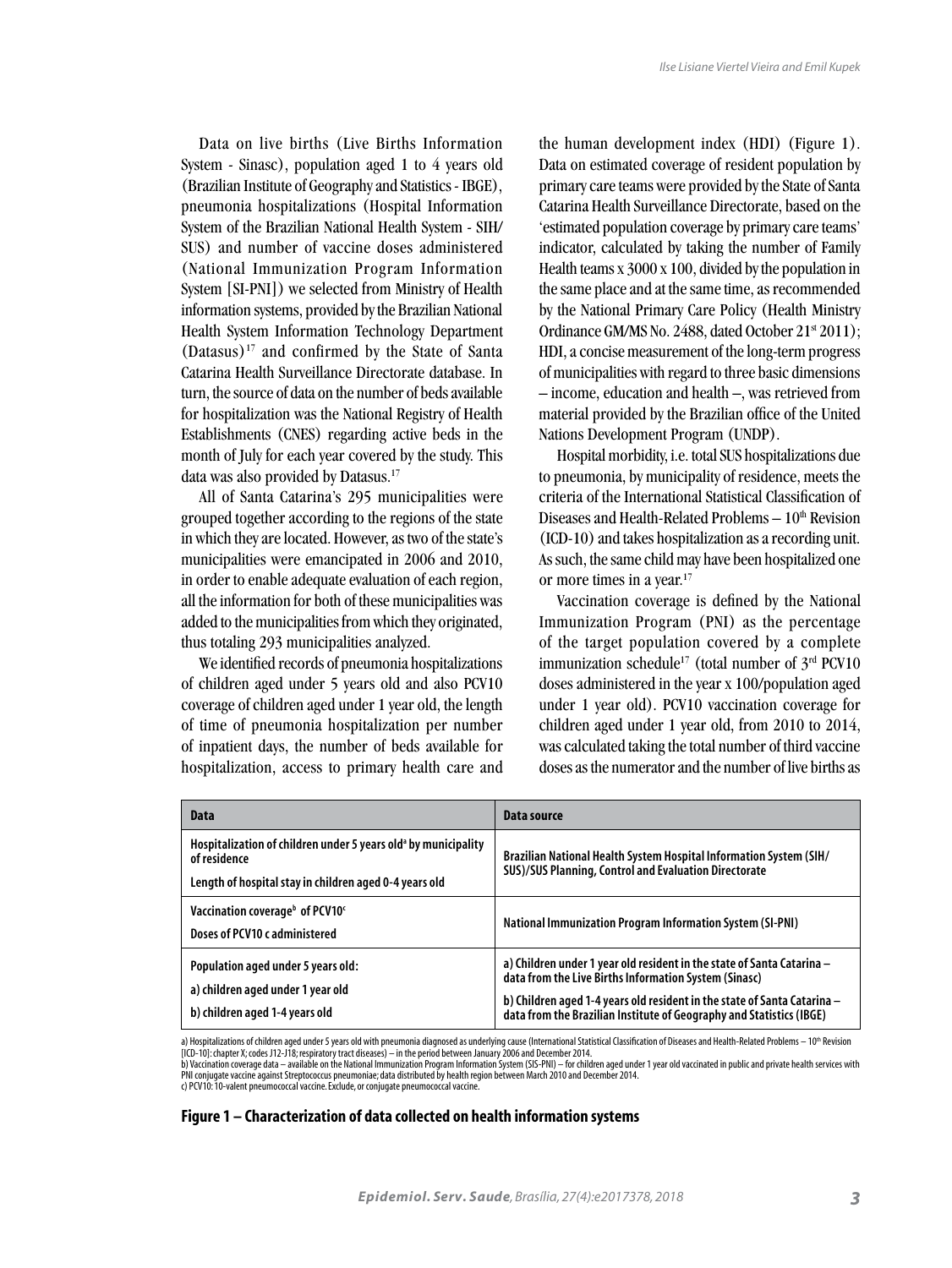the denominator. With regard to hospital beds available for hospitalization per 1,000 inhabitants, these were calculated taking the total number of beds available in health establishments registered on the CNES system as the numerator, and the total population, i.e.: total beds available in the region x 1,000/resident population, as the denominator.

Vaccination coverage and the rates of pneumonia hospitalizations of children aged under 5 years old for the period 2006-2014, were initially calculated per municipality of residence, and later recalculated for the regional divisions of Santa Catarina state based on total doses administered and total hospitalizations per population resident in each region.

The outcome of interest was the annual rate of pneumonia 'hospitalization or hospital morbidity' (ICD-10: J12-18) in children aged under 1 year old and also aged 1-4 years old, per region. The rate was calculated for two periods, prior to vaccination implantation (2006-2009) and after implantation (2010-2014), dividing total hospitalizations by the mid-year population, for each year analyzed.

The independent variables considered in this study were: PCV10 vaccine coverage in the period 2010-2014; beds available for hospitalization in July of each year in the period 2006-2014, per 1,000 inhabitants; percentage coverage of primary health care teams; and HDI in 2010, by municipality and geographical location. All data were grouped together according to the state's seven regions: Western, Itajaí, Northern Plateau, Northeast, Serrano Plateau, Greater Florianópolis and Southern.

The descriptive statistics included: (i) tabular representation of the percentage reduction rate and the hospitalization rate time trend, per year, in the period before (2006-2009) and after (2010-2014) PCV10 implantation; and (ii) vaccination coverage in children aged under 1 year old. The time trend of the annual rates, in each period, was presented by region and also for the state as a whole.

Impact of vaccination on the outcome in the state's regions was defined by Poisson's regression coefficient for each period, separately, and always adjusted by the population aged under 1 year old and by the population aged 1 to four years old. The difference in the time trend between the periods before and after PCV10 vaccination was calculated by comparing the gradients of the annual rates for each period. The year 2006 was selected as the first of the time series assessed and was, therefore, the reference year.

The data were obtained from the respective Ministry of Health information systems (Figure 1), generated by the TABNET application, developed by DATASUS, and were saved as Excel ® version 2013 electronic spreadsheets. The spreadsheets were merged to form a single database which was exported to Stata® (Statistics/Data Analysis) 11.0 with the aid of the Stat/ Transfer application.

Participant privacy and confidentiality were guaranteed by excluding personal information from the databases. The ethical principles applying to research were respected, as recommended by National Health Council/Ministry of Health Resolution CNS No. 412, dated December  $12<sup>th</sup>$  2012. The study project was approved by the Federal University of Santa Catarina (UFSC) Research Ethics Committee: Opinion No. 712.012, dated July 8<sup>th</sup> 2014.

#### **Results**

In the period 2006-2014, 75,891 children were admitted to hospital with pneumonia in Santa Catarina: 37,703 hospitalizations between 2006 and 2009; 8,087 in 2010; and 30,101 between 2011 and 2014. The time trend of the reduction in the hospitalization rate ratio over the nine-year period evaluated was significant for the state as a whole  $(p<0.05)$ . In children aged under 1 year old, a reduction was found in all the regions of the state, with the exception of the Serrano Plateau (Table 1). However, in the 1 to four year age group, in addition to the Serrano Plateau, there was also an increase in the hospitalization rate ratio in the Northeast region following PCV10 implantation in the state.

When the mean hospitalization rates for children aged under 1 year old were examined, the variation was greater than expected, with a reduction of 23.3% in those under 1 year old and 8.4% in those aged one to 4 years old (Table 2).

Variation in the mean hospitalization rate among children aged under 1 year old was negative in all regions of the state, with the largest reductions being found in the Western and Northern Plateau regions (reductions of more than 40.0%). The only region with insignificant reduction in hospitalizations in this age range was the Serrano Plateau: -1.4%. Still in relation to the under 1 year old group, the lowest hospitalization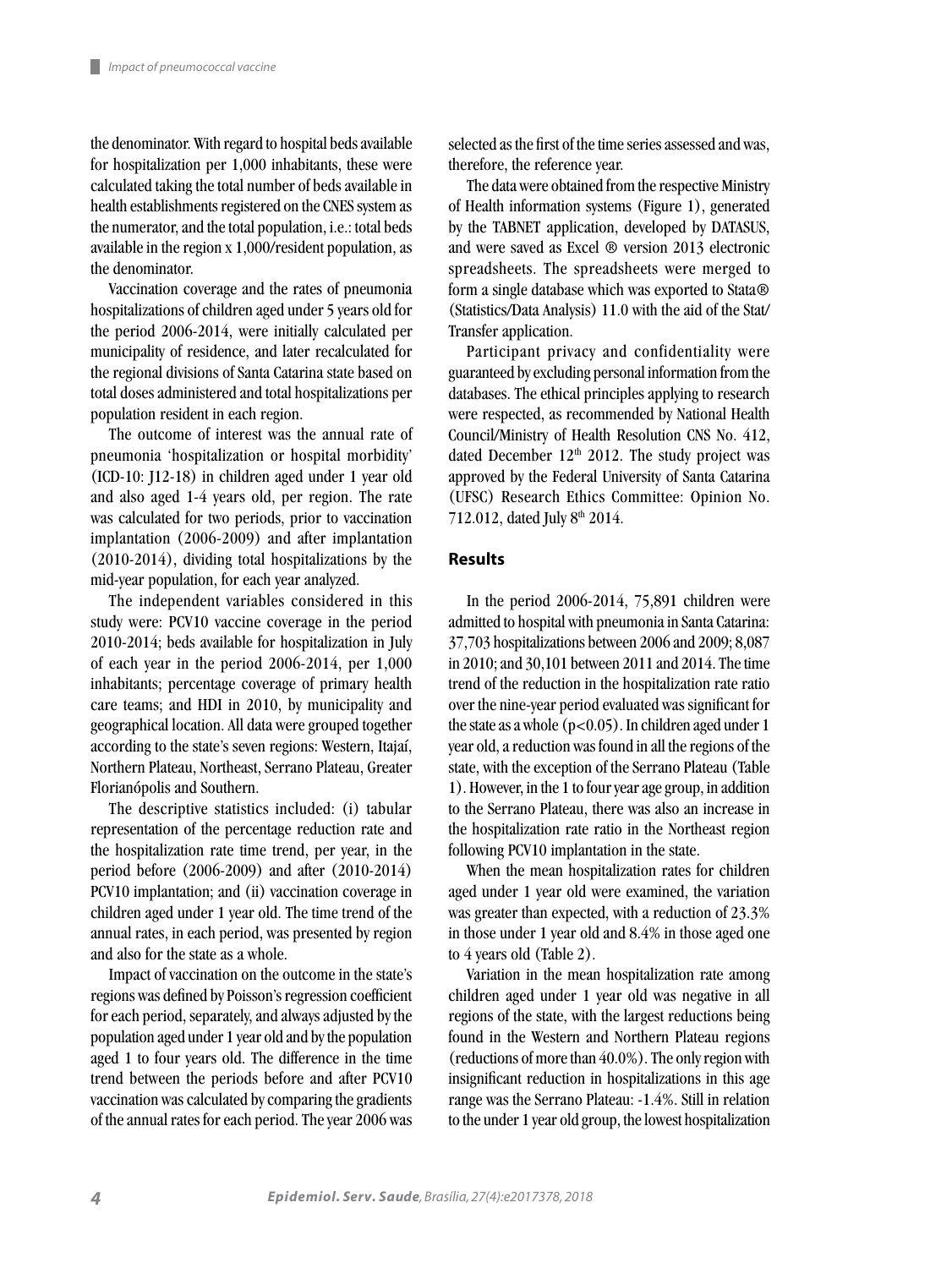rates were found in Greater Florianópolis: 19.4% in the pre-vaccination period and 14.4% in the postvaccination period, representing a reduction of 34.6% (Table 2).

In the 1 to four year old age range, mean hospitalization rates were lower: 22.8% in the Western region, 15.4% in Itajaí and 14.7% in the Serrano Plateau region in the pre-vaccination period; while in the post-vaccination period the rates were 19.0% in the Western region, 14.3% in Itajaí and 17.7% in the Serrano Plateau region. The data indicate reductions of 20.0% and 7.3% in the Western and Itajaí regions, respectively, and a 16.9% increase in the hospitalization rate in the Serrano Plateau region (Table 2).

# **Table 1 – Time trend of annual pneumonia hospitalization rates in children under 5 years old by period of 10-valent pneumococcal vaccine (PCV10) implantation, Santa Catarina, 2006-2014**

|                         | <b>PCV10 implantation period</b> |                                                            |                                 |                  |                  |                     |                  |                  |                  |                  |
|-------------------------|----------------------------------|------------------------------------------------------------|---------------------------------|------------------|------------------|---------------------|------------------|------------------|------------------|------------------|
| <b>Regions</b>          | Age                              |                                                            |                                 | Pre              |                  | <b>Implantation</b> | Post             |                  |                  |                  |
|                         | (in years)                       |                                                            | 2007                            | 2008             | 2009             | 2010                | 2011             | 2012             | 2013             | 2014             |
| Western                 |                                  | <b>HRR</b> <sup>a</sup>                                    | 1.1                             | 1.0              | 1.0              | 0.8 <sup>b</sup>    | 0.7 <sup>b</sup> | 0.7 <sup>b</sup> | 0.6 <sup>b</sup> | 0.6 <sup>b</sup> |
|                         | $<$ 1                            |                                                            | (95%Cl <sup>c</sup> ) (1.0;1.2) | (0.9;1.1)        | (0.9;1.0)        | (0.7;0.8)           | (0.7;0.8)        | (0.7;0.8)        | (0.6; 0.7)       | (0.6; 0.7)       |
|                         | 1a4                              | <b>HRR</b> <sup>a</sup><br>(95%Cl <sup>c</sup> )           | 1.2 <sup>b</sup>                | 1.2 <sup>b</sup> | 1.3 <sup>b</sup> | 1.2 <sup>b</sup>    | 1.0              | 1.0              | 0.9 <sup>b</sup> | 0.9 <sup>b</sup> |
|                         |                                  |                                                            | (1.1; 1.3)                      | (1.1; 1.3)       | (1.2;1.4)        | (1.1; 1.2)          | (0.9;1.0)        | (0.9;1.0)        | (0.8;0.9)        | (0.8;0.9)        |
| Itajaí                  |                                  | <b>HRR</b> <sup>a</sup>                                    | 0.9                             | 0.9 <sup>b</sup> | 1.0              | 0.8 <sup>b</sup>    | 0.8 <sup>b</sup> | 0.9              | 0.7 <sup>b</sup> | 0.6 <sup>b</sup> |
|                         | $<$ 1                            |                                                            | $(95\% CI^{\circ})$ $(0.9;1.0)$ | (0.8; 0.9)       | (0.9;1.1)        | (0.8; 0.9)          | (0.8;0.9)        | (0.9;1.0)        | (0.6; 0.8)       | (0.5; 0.6)       |
|                         |                                  | <b>HRR</b> <sup>a</sup>                                    | 1.0                             | 1.2 <sup>b</sup> | 1.4 <sup>b</sup> | 1.2 <sup>b</sup>    | 1.2 <sup>b</sup> | 1.2 <sup>b</sup> | 1.0              | 0.8 <sup>b</sup> |
|                         | 1a4                              | $(95\% CI^{\circ})$ $(0.9;1.1)$                            |                                 | (1.1; 1.3)       | (1.3;1.5)        | (1.1; 1.3)          | (1.1; 1.3)       | (1.1;1.3)        | (0.9;1.0)        | (0.7;0.8)        |
|                         | $\leq$ 1                         | <b>HRR</b> <sup>a</sup>                                    | 1.4 <sup>b</sup>                | 1.0              | 1.4 <sup>b</sup> | 1.0                 | 0.9              | 0.9              | 0.8 <sup>b</sup> | 0.8 <sup>b</sup> |
|                         |                                  | $(95\% CI^{\circ})$                                        | (1.1;1.6)                       | (0.8;1.2)        | (1.1;1.6)        | (0.8;1.2)           | (0.7;1.1)        | (0.8;1.1)        | (0.7;0.9)        | (0.6; 0.9)       |
| Greater Florianópolis   |                                  | <b>HRR</b> <sup>a</sup>                                    | 1.2 <sup>b</sup>                | 1.2 <sup>b</sup> | 2.1 <sup>b</sup> | 1.5 <sup>b</sup>    | 1.5 <sup>b</sup> | 1.2              | 1.3 <sup>b</sup> | 1.2              |
|                         | 1 a 4                            | $(95\% CI^{\circ})$ $(1.1;1.4)$                            |                                 | (1.1;1.5)        | (1.8; 2.4)       | (1.3;1.7)           | (1.3;1.7)        | (1.0; 1.4)       | (1.1; 1.5)       | (1.00;1.4)       |
| <b>Serrano Plateau</b>  | $<$ 1                            | <b>HRR</b> <sup>a</sup>                                    | 1.0                             | 0.8 <sup>b</sup> | 0.9              | 0.9                 | 0.9              | 1.1              | 1.0              | 0.8 <sup>b</sup> |
|                         |                                  |                                                            | $(95\% CI^{\circ})$ $(0.8;1.2)$ | (0.7:0.9)        | (0.8;1.1)        | (0.7;1.0)           | (0.7;1.0)        | (0.9:1.3)        | (0.9:1.2)        | (0.7;0.9)        |
|                         | 1 a 4                            | <b>HRR</b> <sup>a</sup><br>(95%Cl <sup>c</sup> ) (0.9;1.2) | 1.0                             | 0.8 <sup>b</sup> | 1.0              | 1.1                 | 1.2              | 1.2 <sup>b</sup> | 1.3 <sup>b</sup> | 1.0              |
|                         |                                  |                                                            |                                 | (0.7;0.9)        | (0.9;1.2)        | (0.9;1.2)           | (1.0; 1.3)       | (1.1; 1.4)       | (1.1; 1.5)       | (0.9;1.2)        |
| <b>Northeast</b>        | $<$ 1                            | <b>HRR</b> <sup>a</sup><br>$(95\% CI^{\circ})$             | 0.8 <sup>b</sup>                | 0.5 <sup>b</sup> | 0.7 <sup>b</sup> | 0.7 <sup>b</sup>    | 0.8 <sup>b</sup> | 0.7 <sup>b</sup> | 0.7 <sup>b</sup> | 0.5 <sup>b</sup> |
|                         |                                  |                                                            | (0.7;0.9)                       | (0.4;0.6)        | (0.6; 0.8)       | (0.6; 0.8)          | (0.7;0.9)        | (0.6; 0.8)       | (0.6; 0.8)       | (0.4;0.6)        |
|                         | 1 a 4                            | <b>HRR</b> <sup>a</sup>                                    | 0.9                             | 0.6 <sup>b</sup> | 1.2 <sup>b</sup> | 1.2 <sup>b</sup>    | 1.0              | 1.0              | 1.1              | 0.8 <sup>b</sup> |
|                         |                                  |                                                            | $(95\% CI^{\circ})$ $(0.8;1.0)$ | (0.5; 0.7)       | (1.1; 1.4)       | (1.1; 1.4)          | (0.9:1.2)        | (0.9;1.1)        | (0.9;1.2)        | (0.7;0.9)        |
|                         | $\leq$ 1                         | <b>HRR</b> <sup>a</sup>                                    | 1.1                             | 0.9              | 0.7 <sup>b</sup> | 0.6 <sup>b</sup>    | 0.8 <sup>b</sup> | 0.8 <sup>b</sup> | 0.7 <sup>b</sup> | 0.7 <sup>b</sup> |
| Southern                |                                  |                                                            | $(95\% CI^{\circ})$ $(0.9;1.2)$ | (0.8;1.0)        | (0.6; 0.8)       | (0.6; 0.9)          | (0.7;0.9)        | (0.7;0.9)        | (0.6; 0.8)       | (0.6; 0.8)       |
|                         | 1a4                              | <b>HRR</b> <sup>a</sup><br>$(95\% CI^{\circ})$ $(1.1;1.4)$ | 1.3 <sup>b</sup>                | 1.2 <sup>b</sup> | 1.3 <sup>b</sup> | 1.1                 | 1.1              | 1.3 <sup>b</sup> | 1.2 <sup>b</sup> | 1.2 <sup>b</sup> |
|                         |                                  |                                                            |                                 | (1.1; 1.3)       | (1.1; 1.4)       | (1.0; 1.2)          | (1.0; 1.3)       | (1.1; 1.4)       | (1.1; 1.3)       | (1.1; 1.3)       |
| <b>Northern Plateau</b> | $\leq$ 1                         | <b>HRR</b> <sup>a</sup><br>$(95\% CI^{\circ})$ $(0.7;0.9)$ | 0.8 <sup>b</sup>                | 0.6 <sup>b</sup> | 0.8 <sup>b</sup> | 0.5 <sup>b</sup>    | 0.5 <sup>b</sup> | 0.7 <sup>b</sup> | 0.7 <sup>b</sup> | 0.5 <sup>b</sup> |
|                         |                                  |                                                            |                                 | (0.5; 0.7)       | (0.7;0.9)        | (0.4;0.6)           | (0.4;0.6)        | (0.6; 0.8)       | (0.6; 0.8)       | (0.4;0.6)        |
|                         | 1 a 4                            | <b>HRR</b> <sup>a</sup><br>$(95\% CI^{\circ})$ $(0.8;1.1)$ | 1.0                             | 0.8 <sup>b</sup> | 1.0              | 0.6 <sup>b</sup>    | 0.6 <sup>b</sup> | 0.8 <sup>b</sup> | 0.7 <sup>b</sup> | 0.7 <sup>b</sup> |
|                         |                                  |                                                            |                                 | (0.7;0.9)        | (0.8;1.1)        | (0.5; 0.8)          | (0.5; 0.7)       | (0.7;0.9)        | (0.6;0.9)        | (0.6; 0.8)       |
| Santa Catarina          | $<$ 1                            | <b>HRR</b> <sup>a</sup>                                    | 1.0                             | 0.8 <sup>b</sup> | 0.9 <sup>b</sup> | 0.8 <sup>b</sup>    | 0.8 <sup>b</sup> | 0.8 <sup>b</sup> | 0.7 <sup>b</sup> | 0.6 <sup>b</sup> |
|                         |                                  |                                                            | (95%Cl <sup>c</sup> ) (0.9;1.0) | (0.8; 0.9)       | (0.9;0.9)        | (0.7;0.8)           | (0.7;0.8)        | (0.7;0.8)        | (0.6; 0.7)       | (0.5; 0.6)       |
|                         | 1a4                              | <b>HRR</b> <sup>a</sup>                                    | 1.1 <sup>b</sup>                | 1.1 <sup>b</sup> | 1.3 <sup>b</sup> | 1.1 <sup>b</sup>    | 1.0              | 1.1 <sup>b</sup> | 1.0              | 0.9 <sup>b</sup> |
|                         |                                  |                                                            | (95%Cl <sup>c</sup> ) (1.0;1.2) | (1.0;1.1)        | (1.2;1.3)        | (1.1; 1.2)          | (1.0;1.1)        | (1.0;1.1)        | (0.9;1.0)        | (0.8; 0.9)       |

a) Hospitalization rate ratio in relation to the year 2006 (indicates reference category)

b) p<0.05. c) 95%CI: 95% confidence interval.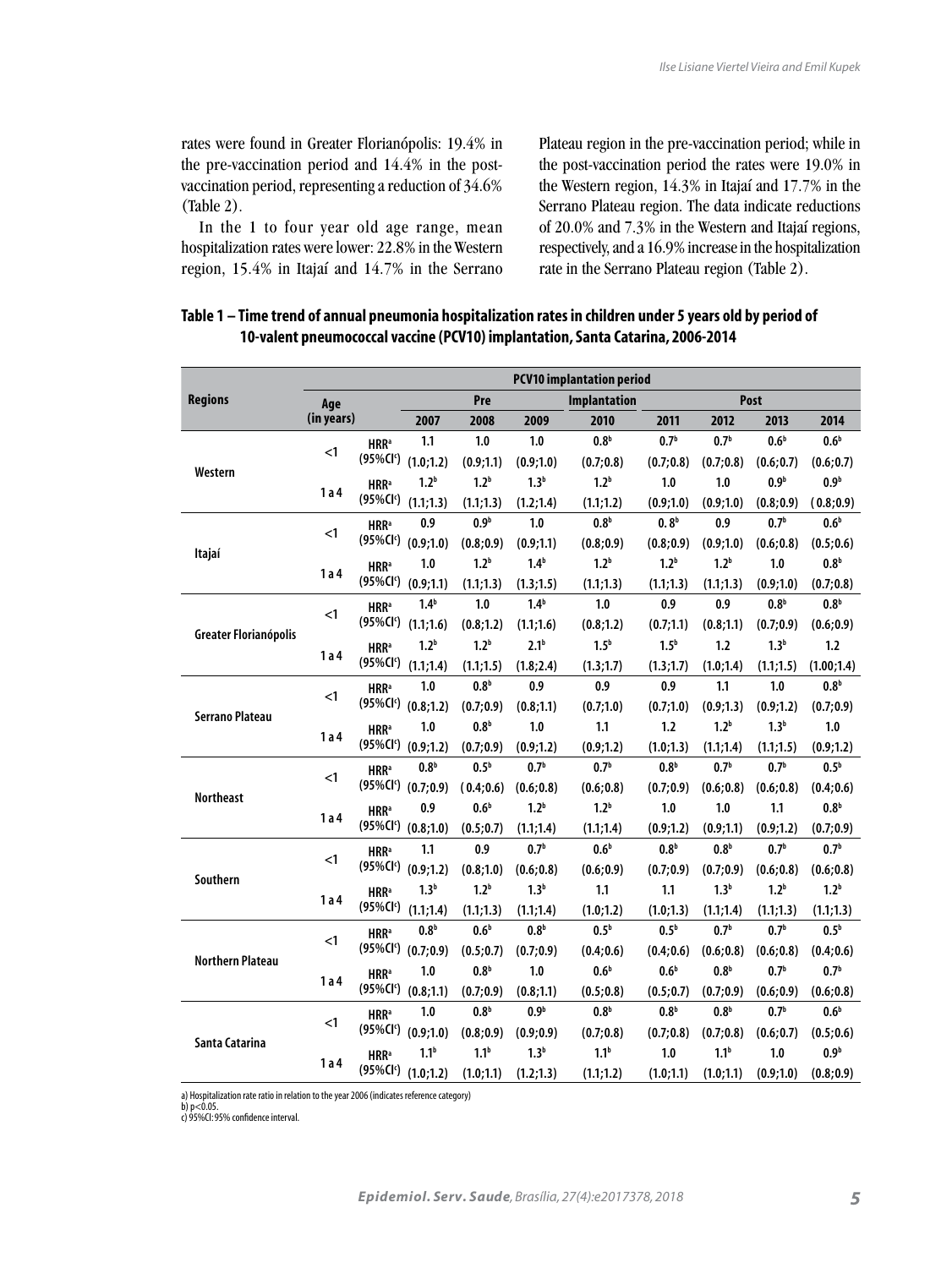Santa Catarina is a state that has high vaccination coverage, although it is heterogeneously distributed between its municipalities. With regard to vaccination coverage over the PCV10 implantation period, we found that in 2010 only 3.4% of municipalities achieved coverage of 95% or more; while in subsequent years PCV10 coverage increased and became more homogenous (Figure 2).

### **Discussion**

ш

The study enabled the impact of PCV10 on reducing pneumonia hospitalization rates in Santa Catarina to be identified, with a 23.3% reduction in children under 1 year old and an 8.4% reduction in children aged 1 to 4 years old.

The greatest impact of vaccination on reducing hospitalization was found in children aged under 1 year old and in the Western region of the state, where the high hospitalization rates in 2006 affected the state's overall rates. A study conducted in the state of Minas Gerais in 2016 also found regional variations and a 19% reduction in acquired pneumonia among children aged under 1 year old resident in the community of Alfenas, between 2007 and 2009, when compared to the period comprising 2011-2013 – these being periods before and after PCV10 implantation by the PNI.18

Notwithstanding, when assessing in detail all the regions of the state of Santa Catarina, the Serrano Plateau region

did not have such a reduction. In addition to not having a significant reduction in the pneumonia hospitalization rate, this region also had lower vaccination coverage in the year the vaccine was implanted, as well as having the lowest number of hospital beds per 1,000 inhabitants and the state's lowest HDI, in the period analyzed.

Primary Health Care, with its child care practices, such as monitoring, immunization and care for prevalent diseases, has priority actions for avoiding hospitalization due to pneumonia. However, when hospitalization is necessary, the number of hospital beds available is another important aspect to be verified.

The predominance of higher pneumonia hospitalization rates among children aged under 1 year old was described in the First Brazilian Consensus on Pneumonia,19 being particularly higher in those aged under 6 months old. The main prevention measures, including vaccination, should be concentrated on this age group.19

Since 2010, the PNI has sought to control diseases caused by Streptococcus pneumoniae and, in order to achieve this objective, vaccine coverage should be greater than 95%.<sup>8</sup> The expectation that introducing the vaccine would lead to a significant reduction in pneumonia hospitalization rates in children aged under 5 years old was confirmed, albeit with distinct characteristics for each region. The fact is that a 10% increase in vaccination coverage enabled a 3% reduction in pneumonia hospitalization rates in children aged under 1 year old.

| <b>Regions</b>          |                               |            | Pneumonia hospitalization rate in<br>children under 1 vear old <sup>a</sup> |            | Pneumonia hospitalization rate in<br>children aged 1-4 vears old <sup>a</sup> |                               |            |                                       |           |                       |
|-------------------------|-------------------------------|------------|-----------------------------------------------------------------------------|------------|-------------------------------------------------------------------------------|-------------------------------|------------|---------------------------------------|-----------|-----------------------|
|                         | Pre-<br>vaccination<br>period | $95\%$ CIb | Post-<br>vaccination<br>period                                              | $95\%$ CIb | <b>Reduction</b><br>%                                                         | Pre-<br>vaccination<br>period | $95\%$ CIb | Post-<br>vaccination 95%CIb<br>period |           | <b>Reduction</b><br>% |
| Western                 | 84.1                          | 81.9;86.2  | 58.3                                                                        | 56.8:59.9  | $-44.1$                                                                       | 22.8                          | 22.3;23.3  | 19.0                                  | 18.6;19.5 | $-20.0$               |
| Itajaí                  | 53.8                          | 52.2:55.4  | 43.6                                                                        | 42.4:44.9  | $-23.3$                                                                       | 15.4                          | 14.9:15.8  | 14.3                                  | 13.9:14.7 | $-7.3$                |
| Greater Florianópolis   | 19.4                          | 18.2;20.6  | 14.4                                                                        | 13.5;15.3  | $-34.6$                                                                       | 6.4                           | 6.0; 6.7   | 6.2                                   | 5.8;6.5   | $-3.3$                |
| Serrano Plateau         | 61.7                          | 58.0;65.5  | 60.9                                                                        | 57.5:64.3  | $-1.4$                                                                        | 14.7                          | 13.9:15.6  | 17.7                                  | 16.8:18.6 | 16.9                  |
| <b>Northeast</b>        | 31.3                          | 29.7;32.9  | 27.3                                                                        | 26.1:28.6  | $-14.6$                                                                       | 9.0                           | 8.6:9.4    | 9.8                                   | 9.4;10.2  | 8.2                   |
| Southern                | 42.5                          | 40.6:44.4  | 33.9                                                                        | 32.4:35.4  | $-25.5$                                                                       | 12.2                          | 11.6:12.5  | 12.1                                  | 11.6;12.5 | $-0.0$                |
| <b>Northern Plateau</b> | 40.6                          | 37.9;43.2  | 28.9                                                                        | 26.9:31.0  | $-40.2$                                                                       | 12.5                          | 11.8;13.2  | 9.2                                   | 8.6;9.7   | $-37.0$               |
| <b>Total</b>            | 49,8                          | 49,0;50,5  | 38.2                                                                        | 37.6:38.8  | $-23.3$                                                                       | 14,1                          | 13.9:14.3  | 13.0                                  | 12,8;13,1 | $-8,4$                |

**Table 2 – Annual mean pneumonia hospitalization rate (per 1000 live births) in children under 5 years old, by region and by 10-valent pneumococcal vaccine (PCV10) implantation period, Santa Catarina, 2006-2014**

a) p<0.005. b) 95%CI: 95% confidence interval.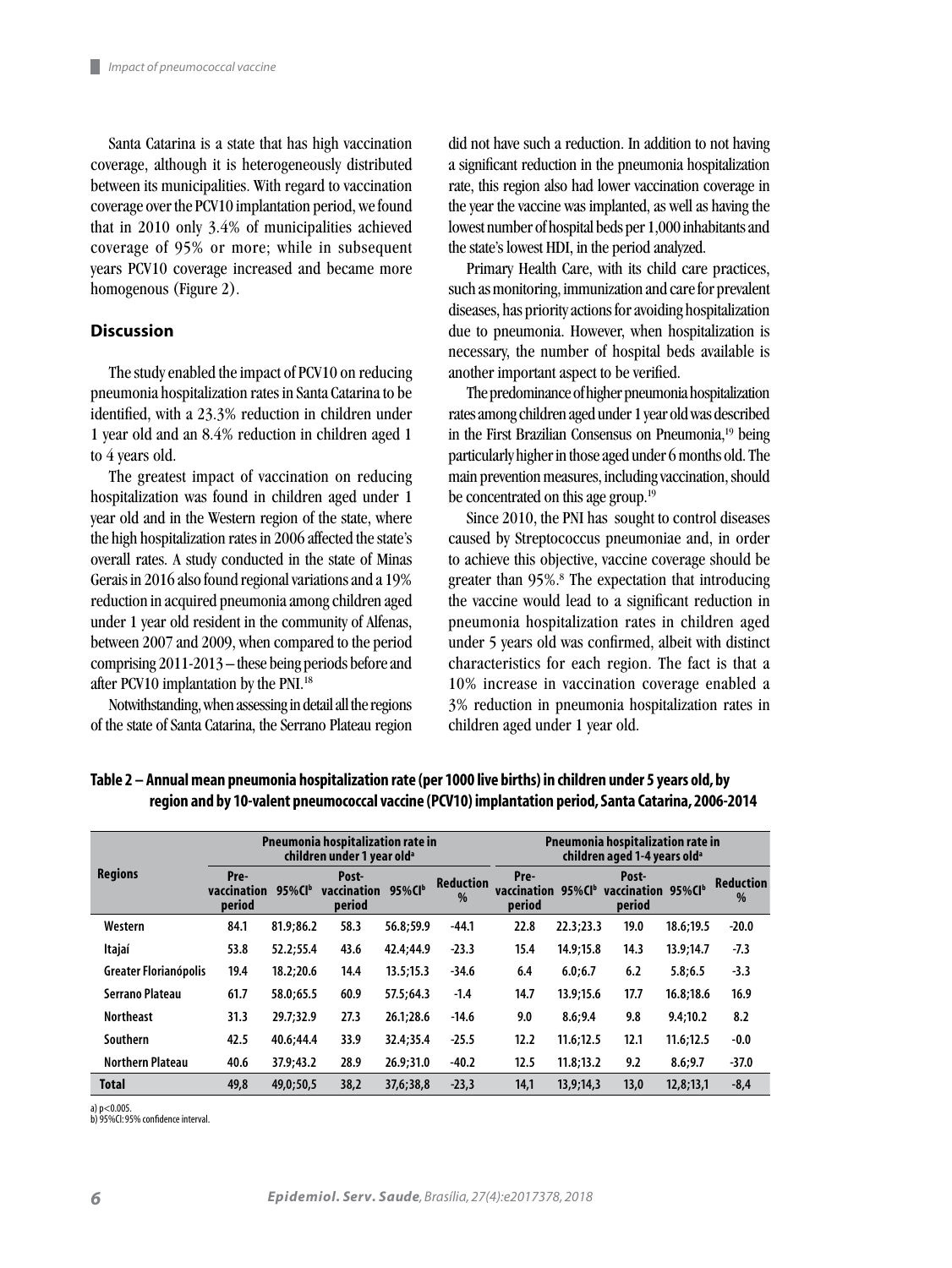PCV10 was found to be effective in reducing cases of acute otitis media in Finland<sup>20</sup> and also in reducing pneumococcal meningitis incidence rates, with 87.7% effectiveness and 81.3% effectiveness for pneumonia, thus also promoting a reduction in the hospitalization rate due to these causes in children.<sup>14,21-22</sup> In our study in Santa Catarina, this reduction is more evident in children aged under 1 year old when compared to children aged between 1 and 4 years old. This fact may possibly be related to the time period analyzed in which PCV10 had only been implanted for 5 years.

Despite the vaccine only having impact on reducing hospitalizations due to pneumonia caused by Streptococcus pneumoniae serotypes or by serotypes corresponding to them, $14$  and present in its composition, Domingues et al. reported that in 2014 in ten Brazilian states, vaccination with three doses of PCV10 was associated with an 84% reduction (95%CI: 66;92) in invasive pneumococcal disease (IPD), through serotypes present in the vaccine (serotypes 1, 4, 5, 6B, 7F, 9V, 14, 18C, 19F and 23F), as well as a 78% reduction (95%CI: 41;92) in the serotypes corresponding to the vaccine (6A and 19A), when immunological cross-reactivity was reported.<sup>15,23</sup> In turn, research conducted in Salvador in 2002, with strains isolated from the blood of children and adolescents hospitalized with pneumonia and fever without localized symptoms, identified predominance of serotypes 14, 5, 6A, 6B, 19F, 9V, 18C and 23F in that population. All these serotypes are present in the vaccine, thus demonstrating the importance of PCV10

in reducing pneumonia cases in Brazil. $24$  The choice of serotypes present in the vaccine is a determinant of its impact on reducing cases of the disease.

In addition to age, other factors such as climate and use of solid fuels in households may be associated with the occurrence of the disease.<sup>24</sup> These factors, which were not analyzed in our study, could explain why there continued to be high hospitalization rates in the Serra Catarinense region, this being one of the state's coldest regions where the use of solid fuels is predominant in 38.2% of households.25

Regarding other limitations of this study, we highlight the difference between the years of pre- and post-vaccination data collection, as well as the short period following vaccine implantation available for analysis. Nevertheless, comparison of mean rates for the period before and after vaccine implementation is very appropriate for data on the type of counting. When analyzing long time series, the effect of the different vaccination schedules can be controlled and the impact of group immunity can be assessed. Furthermore, it is important to highlight that comparative time series – before and after – assume homogeneity between the groups being compared, principally with regard to the vaccine not being used. Although 23-valent antipneumococcal polysaccharide vaccine and PCV7 vaccine have been used by the National Immunization Program in special situations, in children at greater risk of becoming ill and in children being cared for in private clinics, the number of children vaccinated before 2010 was very low from the population point of view.<sup>26</sup>



**Figure 2 – Percentage distribution of 10-valent pneumococcal vaccine coverage in the municipalities of Santa Catarina state, 2010-2014**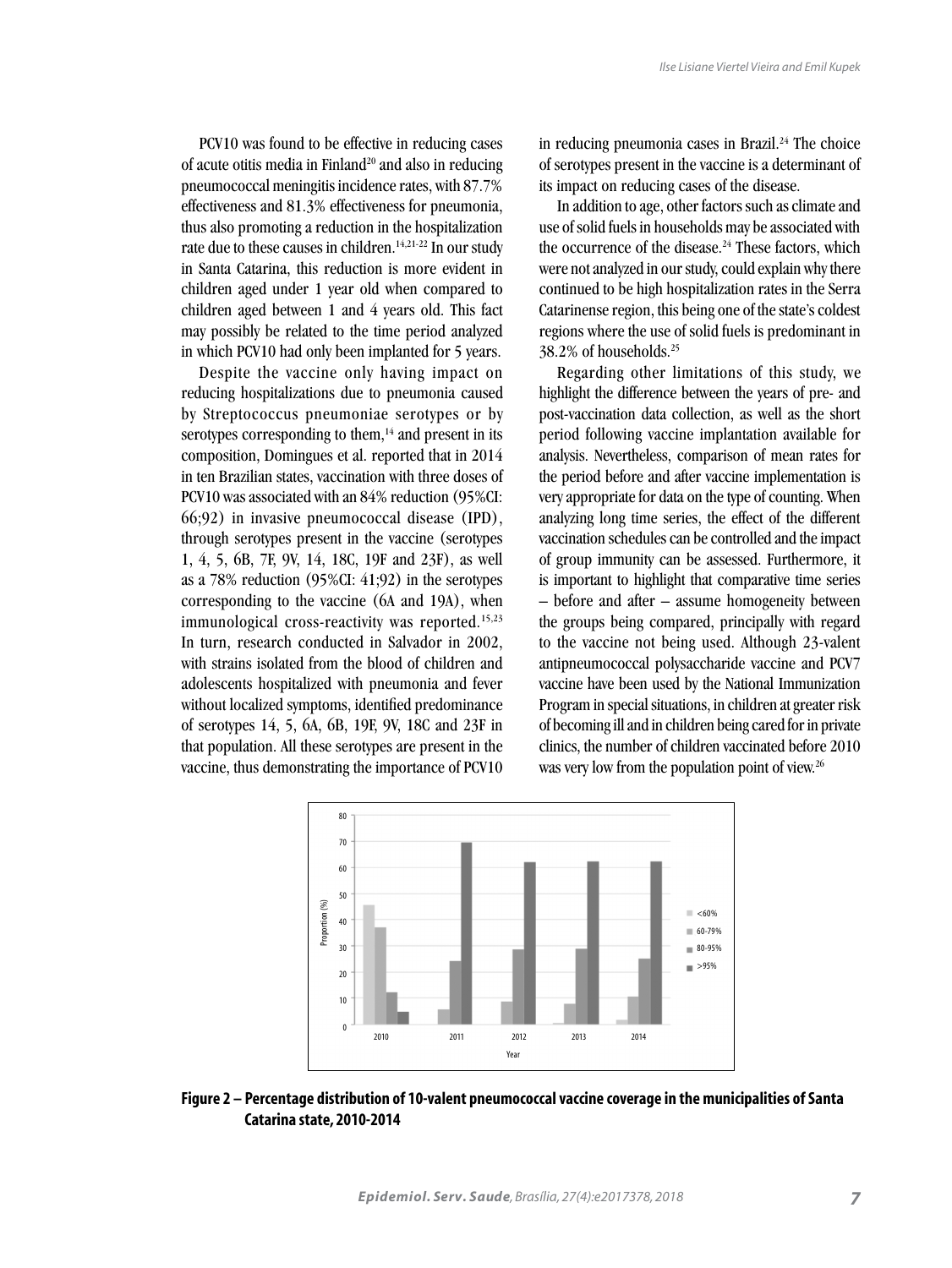Another point to be considered is the recording of hospitalizations due to pneumonia, which may possibly be influenced by other respiratory tract infections not preventable with PCV10, $27,28$  such as pneumonias due to other causes and complications arising from type A influenza (H1N1).29 This scenario did not interfere with the results of our study, as there were few records of children being hospitalized due to H1N1 in Santa Catarina.<sup>30</sup>

Introducing PCV10 vaccine is not intended to eliminate pneumonia caused by Streptococcus pneumoniae but rather to reduce pneumonia hospitalization rates, as was demonstrated over the years covered by our study. It must be emphasized that PCV10 implantation and maintaining high coverage were not capable on their own of reducing hospital morbidity in all regions of Santa Catarina. The need therefore exists to identify the specificities of each population and to carry out other interventions beyond implanting PCV10 vaccine.

Based on the results described here, we concluded that pneumonia hospitalizations of children aged

## **References**

- 1. United Nations Children's Fund. Committing to child survival: a promise renewed – progress report 2015 [Internet]. New York: United Nations Children's Fund; 2015 [cited 2019 Oct 18]. 96 p. Available in: https:// www.unicef.org/publications/files/APR\_2015\_9\_ Sep\_15.pdf
- 2. Victora CG. Intervenções para reduzir a mortalidade infantil pré-escolar e materna no Brasil. Rev Bras Epidemiol. 2001 abr;4(1):1-67. doi: 10.1590/S1415- 790X2001000100002.
- 3. United Nations Children's Fund. Levels & trends in child mortality: estimates developed by the UN Interagency Group for Child Mortality Estimation. Report 2015 [Internet]. New York: United Nations Children's Fund; 2015 [cited 2018 Oct 18]. 32 p. Available in: http://documents.worldbank.org/curated/ pt/306381468000931160/pdf/99335-REVISED-9-8- AR-PUBLIC-disclosed-9-8-2015-Box393197B-IGME-Report-9-3-LR-Web.pdf
- 4. Rudan I, Boschi-Pinto C, Biloglav Z, Mulholland K, Campbell H. Epidemiology and etiology of childhood pneumonia. Bull World Health Organ. 2008 May;86(5):408-15.
- 5. Cardoso AM. A persistência das infecções respiratórias agudas como problema de Saúde Pública. Cad Saúde Pública. 2010 jul;26(7):1270-71.

under 1 year old were predominant. There was an important reduction in hospitalizations in the period following PCV10 vaccine implantation, in the different regions of Santa Catarina. The distribution of the reduction was unequal, drawing attention to the Serrano Plateau region, where there were fewer beds per 1,000 inhabitants and lower regional HDI. This finding can contribute to PNI evaluation of PCV10 implantation strategies in the state of Santa Catarina, and also with regard to implantation of new vaccines such as PCV13..

### **Authors' contributions**

Vieira ILV and Kupek E contributed to the conception and design of the article, data analysis and interpretation and critical revision of the manuscript. Both authors approved the final version and are responsible for all aspects of the work, including the guarantee of its accuracy and integrity.

- 6. Cesar JA, Horta BL, Gomes G, Shehadeh I, Chotolina J, Rangel L, et al. Utilização de serviços de saúde por menores de cinco anos no extremo sul do Brasil. Cad Saúde Pública. 2002;18(1):299-305.
- 7. Xu Z, Liu Y, Ma Z, Li S, Hu W, Tong S. Impact of temperature on childhood pneumonia estimated from satellite remotesensing. Environ Res. 2014 Jul;132:334-41. doi: 10.1016/j.envres.2014.04.021.
- 8. Ministério da Saúde (BR). Secretaria de Vigilância em Saúde. Departamento de Vigilância das Doenças Transmissíveis. Nota Informativa n° 149, de 7 de dezembro de 2015. Informa as mudanças no calendário nacional de vacinação para o ano de 2016 [Internet]. Brasília: Ministério da Saúde; 2015 [citado 2018 out 18]. Disponível em: http://www.aids. gov.br/pt-br/legislacao/nota-informativa-no-1492015
- 9. Constenia CO. Economic impact of pneumococcal conjugate vaccination in Brazil, Chile, and Uruguay. Rev Panam Salud Pública. 2008 Aug;24(2):101-12.
- 10. Gomez JA, Tirado JC, Navarro Rojas AA, Castrejon Alba MM, Topachevskyi O. Cost-effectiveness and cost utility analysis of three pneumococcal conjugate vaccines in children of Peru. BMC Public Health. 2013 Oct;13:1025. doi: 10.1186/1471-2458-13-1025.
- 11. Pírez MC, Algorta G, Chamorro F, Romero C, Varela A, Cedres AM, et al. Changes in hospitalizations for